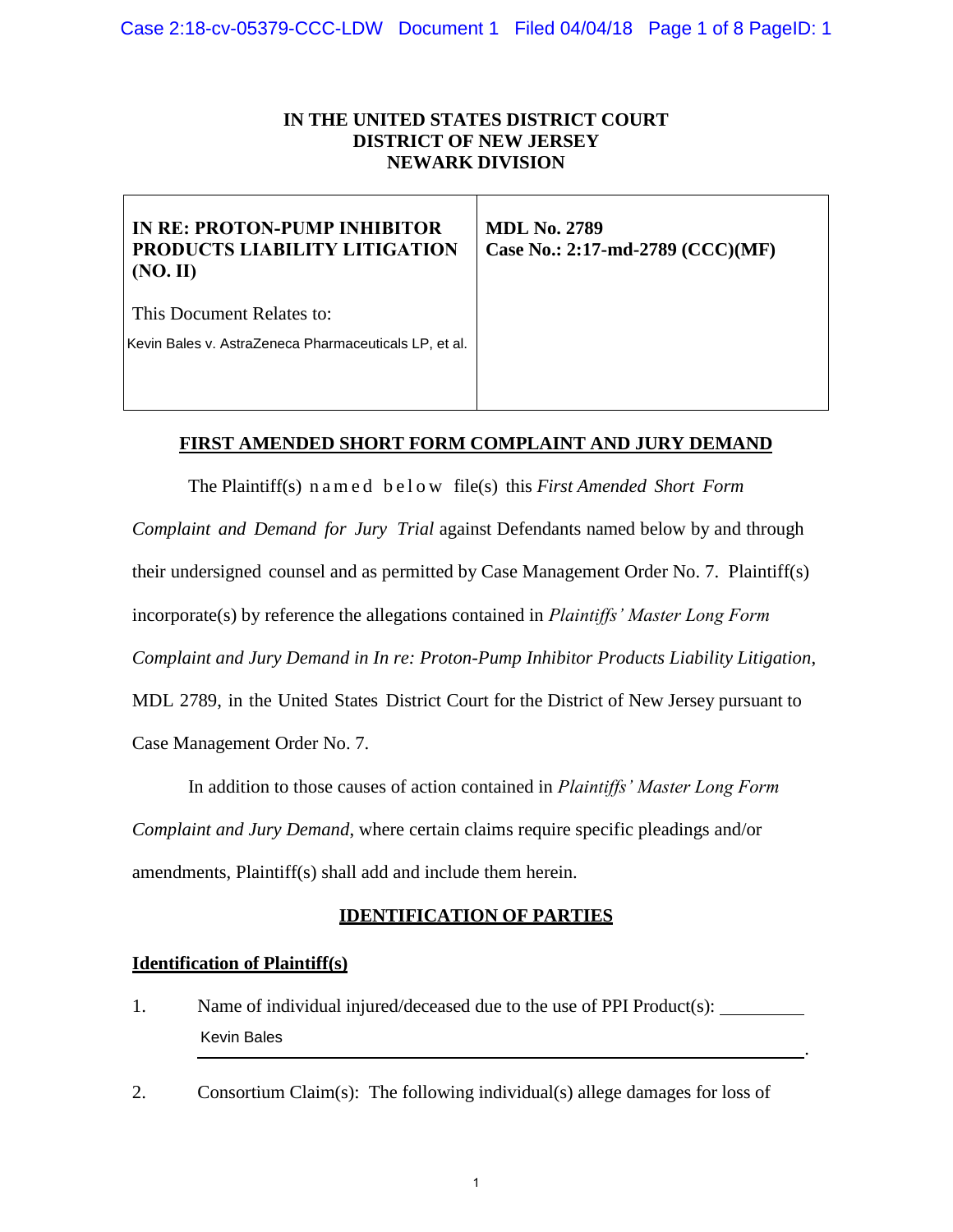### Case 2:18-cv-05379-CCC-LDW Document 1 Filed 04/04/18 Page 2 of 8 PageID: 2

consortium:

- 3. Survival and/or Wrongful Death Claims:
	- a. Plaintiff,  $\qquad \qquad$ , is filing this case in a representative capacity as the of the Estate of , deceased.
	- b. Survival Claim(s): The following individual(s) allege damages for survival claims, as permitted under applicable state laws:

.

4. As a result of using PPI Products, Plaintiff/Decedent suffered pain and suffering, emotional distress, mental anguish, and personal and economic injur(ies) that are alleged to have been caused by the use of the PPI Products identified in Paragraph 10, below, but not limited to the following:

injury to himself/herself injury to the person represented wrongful death survivorship action economic loss loss of services loss of consortium other: X X

# **Identification of Defendants**

5. Plaintiff(s)/Decedent is/are suing the following Defendant(s) (please check all that apply):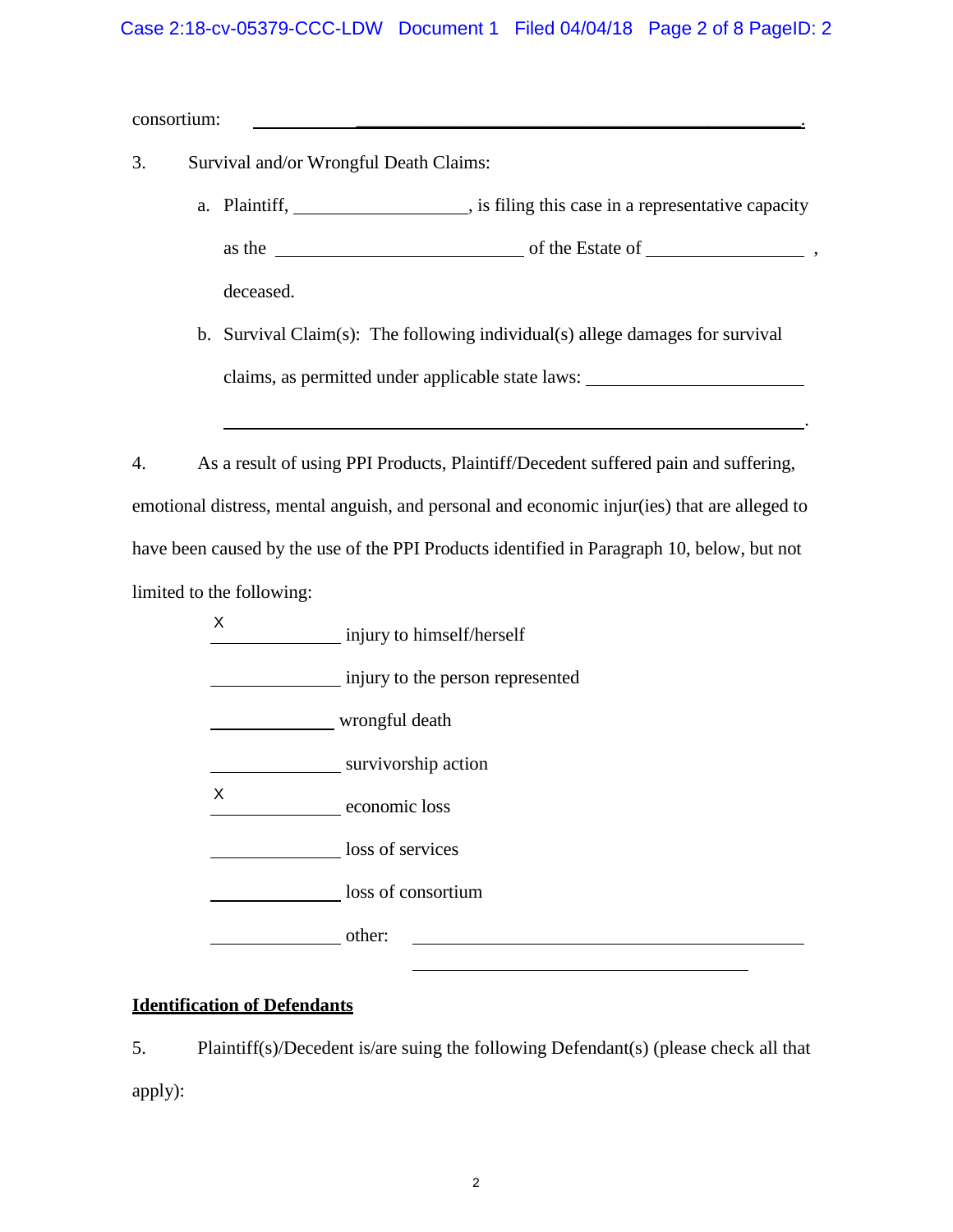|                      | <b>Abbott Laboratories</b>                                                                          |
|----------------------|-----------------------------------------------------------------------------------------------------|
|                      | AstraZeneca Pharmaceuticals LP                                                                      |
|                      | AstraZeneca LP                                                                                      |
|                      | GlaxoSmithKline Consumer Healthcare Holdings (US) LLC                                               |
|                      | GlaxoSmithKline Consumer Healthcare LP                                                              |
|                      | GlaxoSmithKline Consumer Healthcare Holdings (US) IP LLC                                            |
|                      | Merck & Co. Inc. d/b/a Merck, Sharp & Dohme Corporation                                             |
|                      | <b>Novartis Corporation</b>                                                                         |
|                      | <b>Novartis Pharmaceutical Corporation</b>                                                          |
|                      | Novartis Vaccines and Diagnostics, Inc.                                                             |
|                      | Novartis Institutes for Biomedical Research, Inc.                                                   |
|                      | Novartis Consumer Health, Inc.                                                                      |
|                      | Pfizer, Inc.                                                                                        |
|                      | The Procter & Gamble Company                                                                        |
|                      | Procter & Gamble Manufacturing Company                                                              |
|                      | Takeda Pharmaceuticals USA, Inc.                                                                    |
|                      | Takeda Pharmaceuticals America, Inc.                                                                |
|                      | Takeda Pharmaceuticals LLC                                                                          |
| $\blacktriangledown$ | Takeda Pharmaceuticals International, Inc.                                                          |
|                      | Takeda California, Inc.                                                                             |
|                      | Takeda Development Center Americas, Inc. f/k/a Takeda Global Research<br>& Development Center, Inc. |
|                      | <b>Takeda Pharmaceutical Company Limited</b>                                                        |
|                      | TAP Pharmaceutical Products, Inc. f/k/a TAP Holdings Inc.                                           |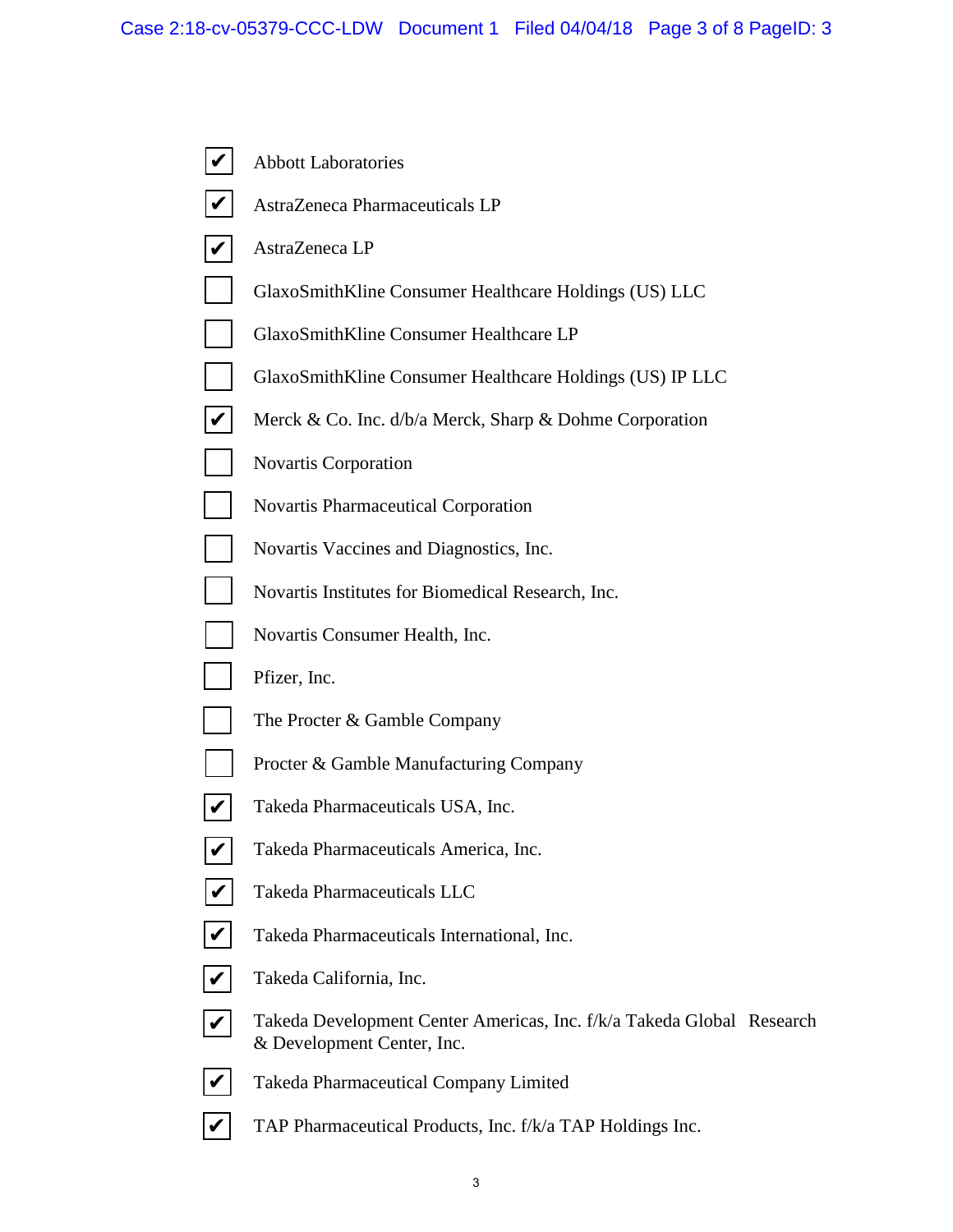

## **JURISDICTION & VENUE**

## **Jurisdiction:**

6. Jurisdiction in this Short Form Complaint is based on:



Diversity of Citizenship

Other (The basis of any additional ground for jurisdiction must be pled in

.

sufficient detail as required by the applicable Federal Rules of Civil Procedure). University of Citizenship<br>
University of Citizenship<br>
Unificient detail as required by the applicable Federal<br>
Unificient detail as required by the applicable Federal<br>
Unificient Court (s) in which venue was proper<br>
this

### **Venue:**

7. District Court(s) in which venue was proper where you might have otherwise filed

this *Short Form Complaint* absent Case Management Order No. 7 entered by this Court

and/or to where remand could be ordered: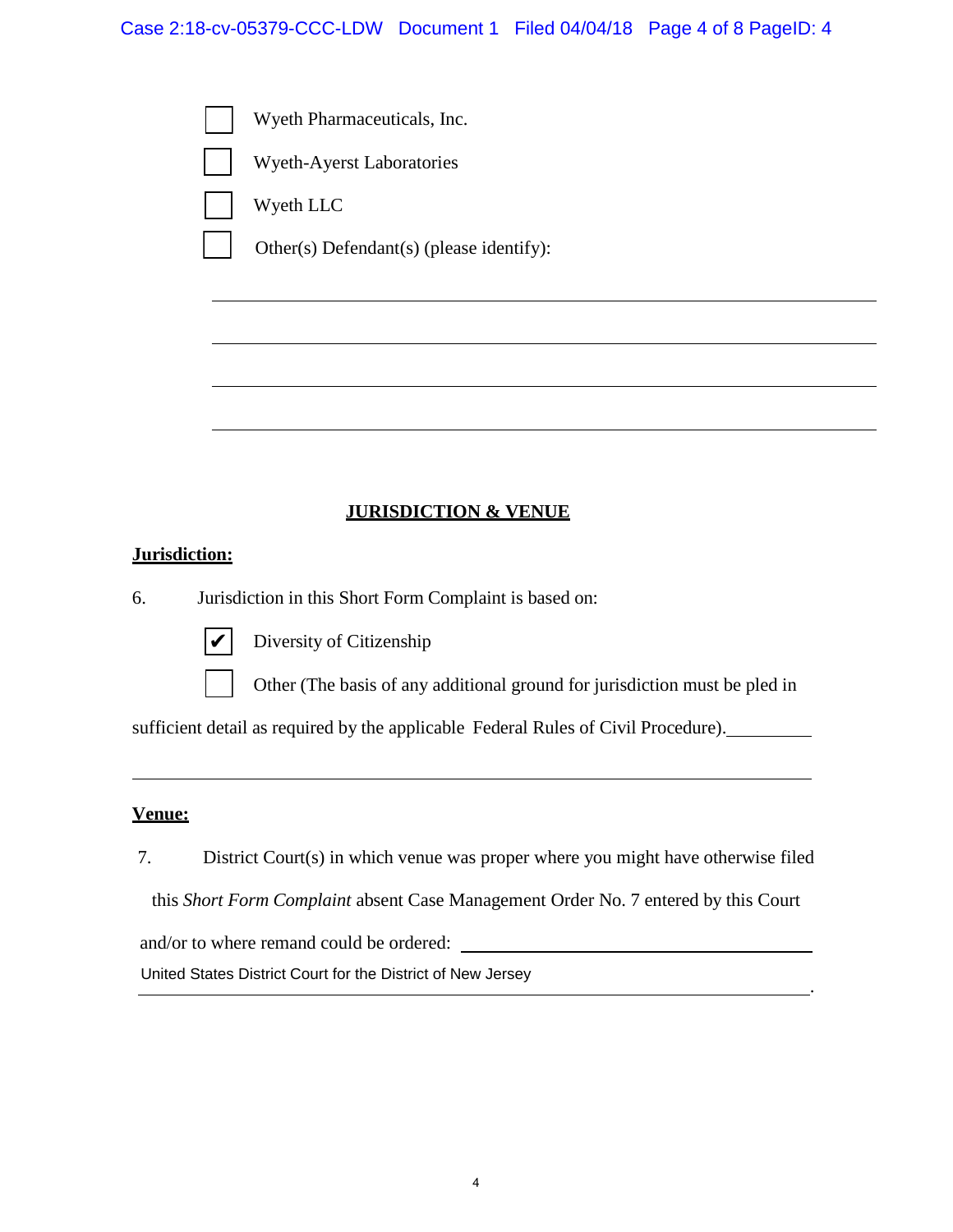## **CASE SPECIFIC FACTS**

|                                                    |  | Bogue Chitto, MS |  |
|----------------------------------------------------|--|------------------|--|
| Plaintiff(s) currently reside(s) in (City, State): |  |                  |  |

9. To the best of Plaintiff's knowledge, Plaintiff/Decedent used PPI Product(s) during the following time period:  $\frac{\text{Approx. 2000- Present}}{\text{.}}$ 

10. Plaintiff/Decedent used the following PPI Products, for which claims are being

asserted:



11. The injuries suffered by Plaintiff/Decedent as a result of the use of PPI Products include, among others that will be set forth in Plaintiff's discovery responses and medical records:

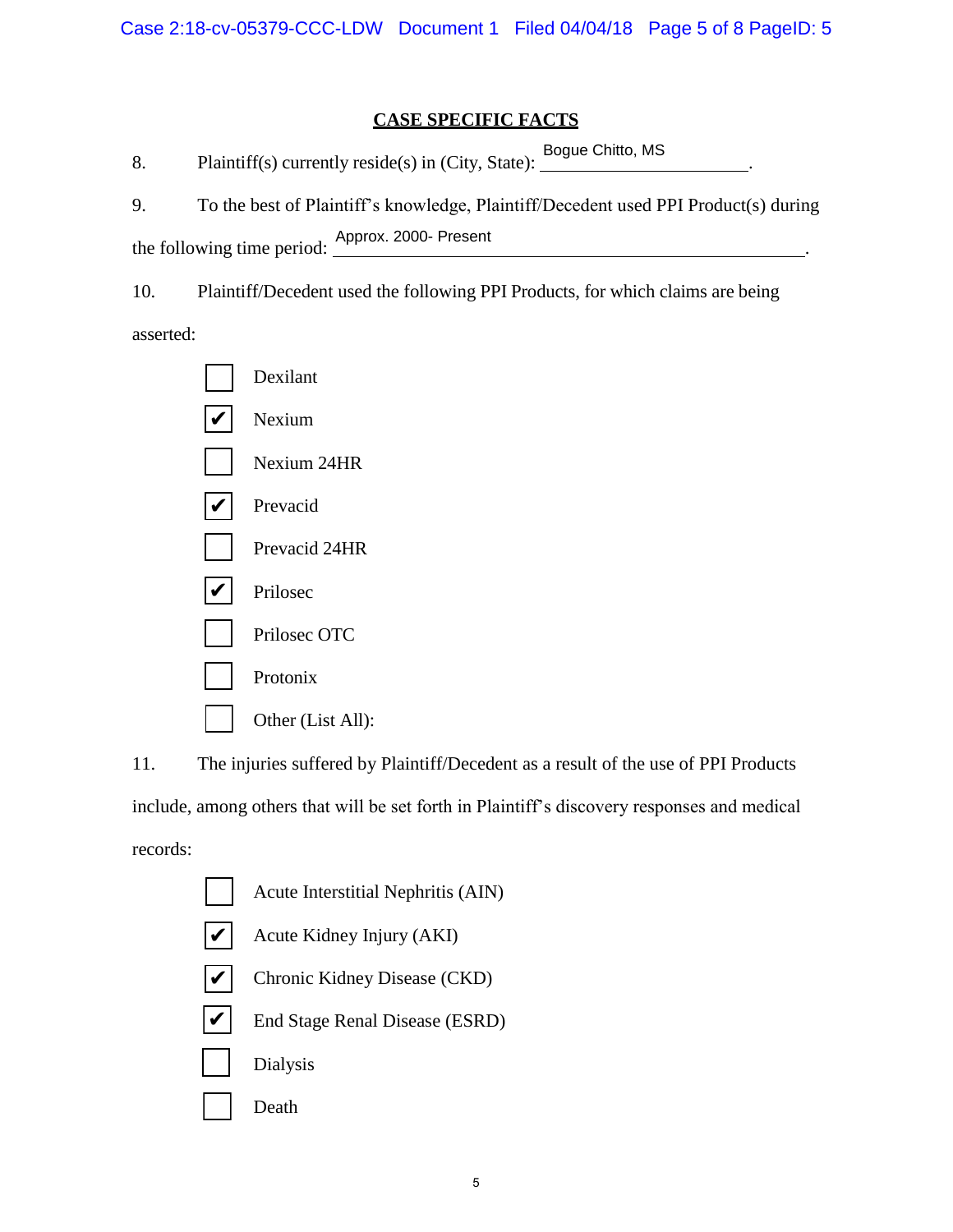Case 2:18-cv-05379-CCC-LDW Document 1 Filed 04/04/18 Page 6 of 8 PageID: 6

Other(s) (please specify):

12. At the time of the Plaintiff's/Decedent's diagnosis of injury, Plaintiff/Decedent resided in (City, State): .

### **CAUSES OF ACTION**

13. Plaintiff(s), again, hereby adopt(s) and incorporate(s) by reference the *Master Long Form Complaint and Jury Demand* as if fully set forth herein.

14. The following claims and allegations asserted in the Master *Long Form Complaint and Jury Demand* are herein more specifically adopted and incorporated by

reference by Plaintiff(s) please check all that apply):

- Count I: Strict Product Liability
- Count II: Strict Product Liability Design Defect ✔
- Count III: Strict Product Liability Failure to Warn  $\boldsymbol{v}$
- Count IV: Negligence  $\boldsymbol{|} \boldsymbol{\mathit{v}} \boldsymbol{|}$
- Count V: Negligenc *Per Se*  $\vert\bm{\mathsf{v}}\vert$
- Count VI: Breach of Express Warranty  $\vert\bm{\mathsf{v}}\vert$
- Count VII: Breach of Implied Warranty  $\boldsymbol{|\mathcal{V}|}$
- Count VIII: Negligent Misrepresentation  $\overline{\boldsymbol{v}}$
- Count IX: Fraud and Fraudulent Misrepresentation  $\blacktriangledown$
- Count X: Fraudulent Concealment  $\overline{\mathcal{V}}$
- Count XI: Violation of State Consumer Protection Laws of the State(s) of: . MISSION Count II: S<br>
MISSION Count III: Count IV:<br>
MISSION Count VI: Count VI: Count VI: Count VI: Count VI: Count VII: Count VII: Count IX: Count X: Mississippi  $\overline{\boldsymbol{v}}$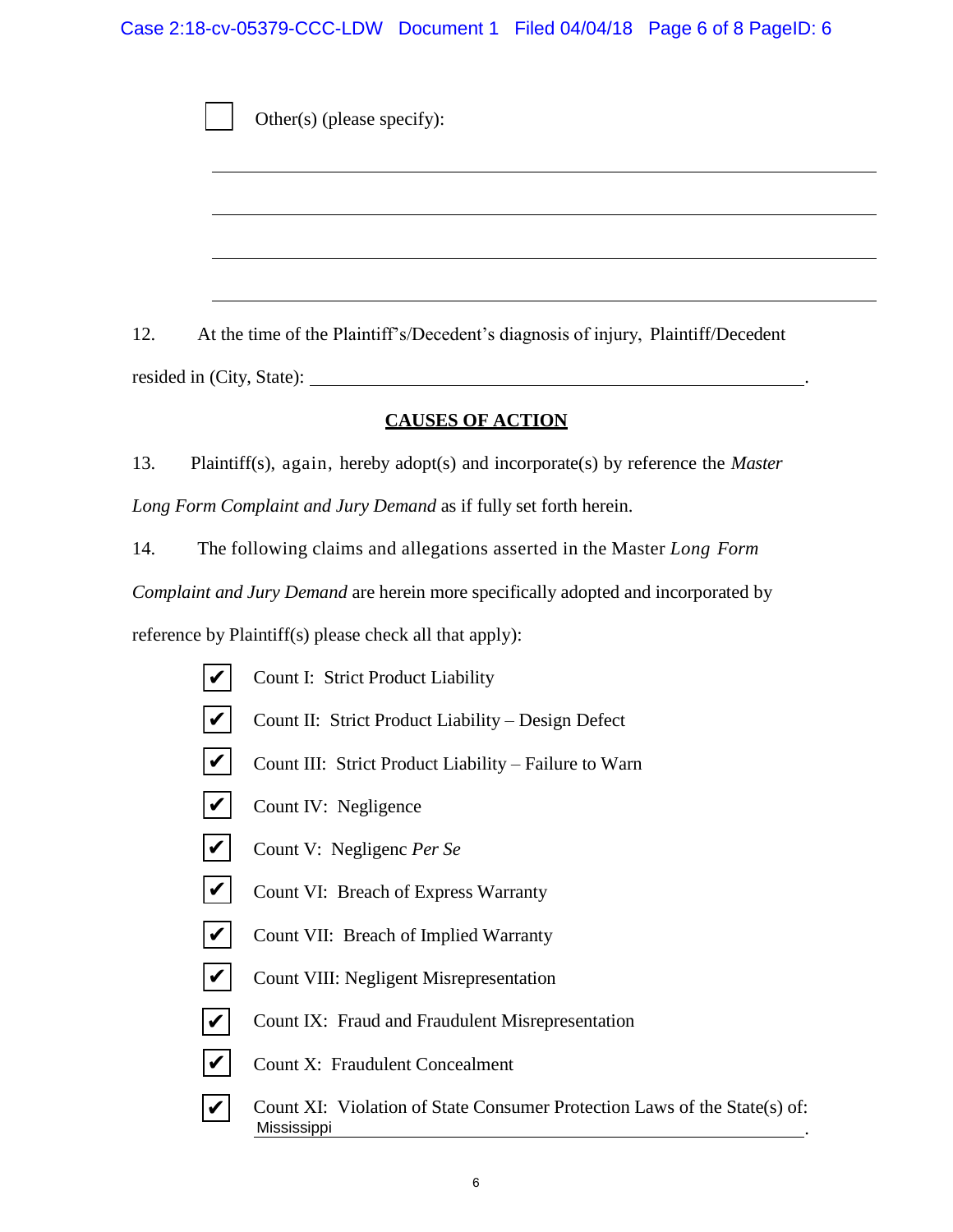

Furthermore, Plaintiff(s) assert(s) the following additional theories and/or Causes of Action against Defendant(s) identified in Paragraph five (5) above. If Plaintiff(s) includes additional theories of recovery, to the extent they require specificity in pleadings, the specific facts and allegations supporting these theories must be pled by Plaintiff(s) in a manner complying with the requirements of the Federal Rules of Civil Procedure: